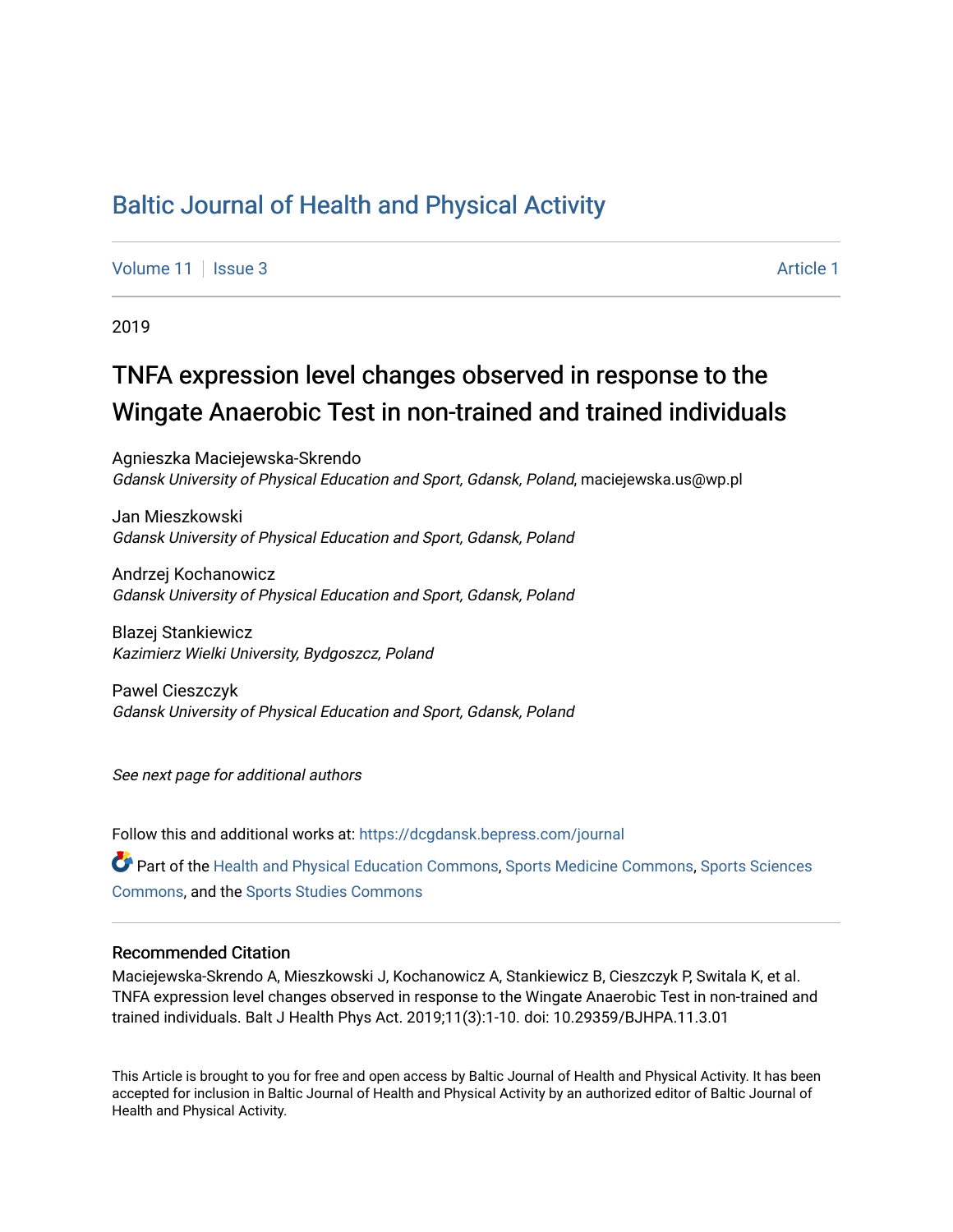## TNFA expression level changes observed in response to the Wingate Anaerobic Test in non-trained and trained individuals

#### Authors

Agnieszka Maciejewska-Skrendo, Jan Mieszkowski, Andrzej Kochanowicz, Blazej Stankiewicz, Pawel Cieszczyk, Katarzyna Switala, Gilmara Gomes de Assis, Katarzyna Kecler, Maciej Tarnowski, and Marek Sawczuk

This article is available in Baltic Journal of Health and Physical Activity: [https://dcgdansk.bepress.com/journal/vol11/](https://dcgdansk.bepress.com/journal/vol11/iss3/1) [iss3/1](https://dcgdansk.bepress.com/journal/vol11/iss3/1)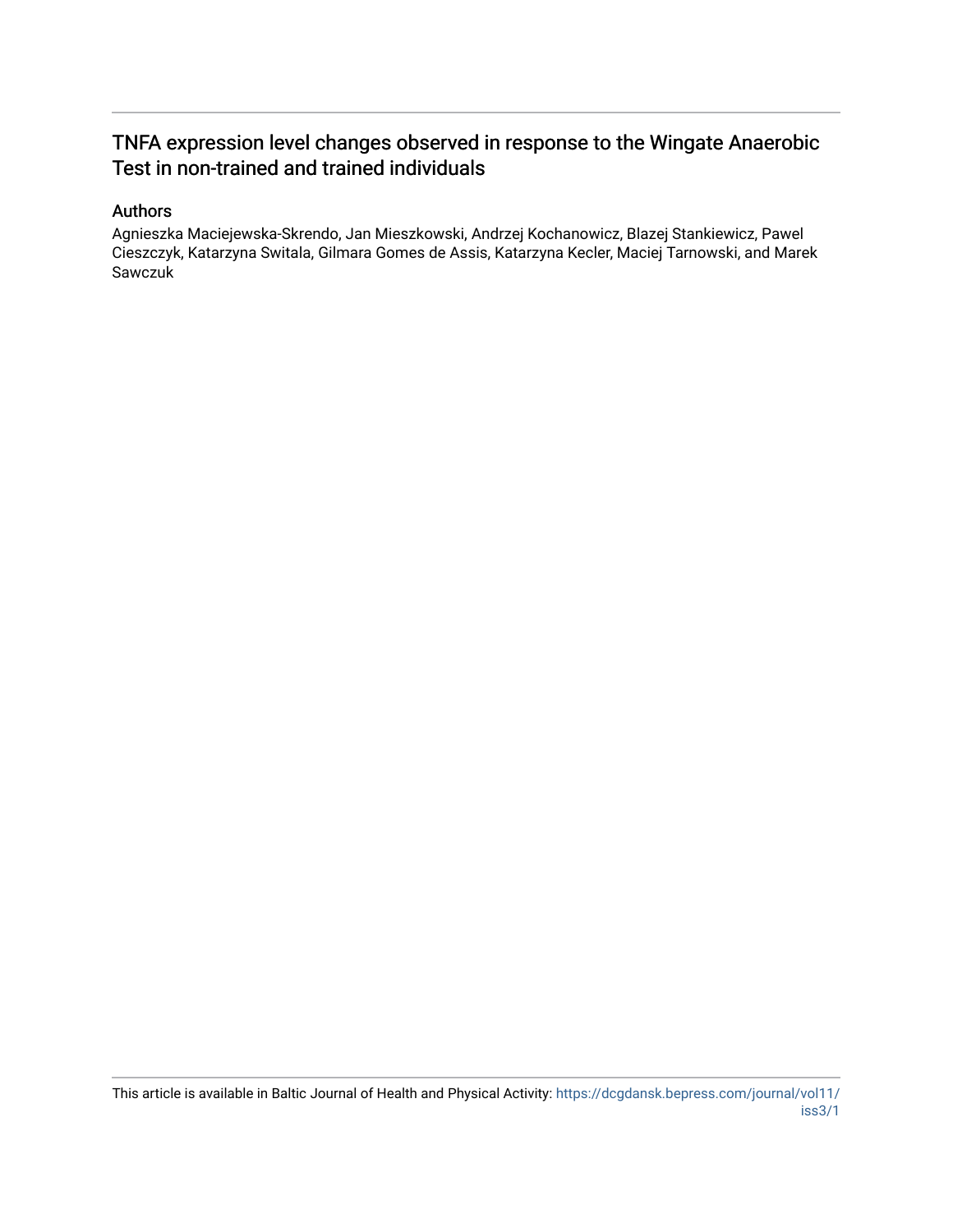# *TNFA* **expression level changes observed in response to the Wingate Anaerobic Test in non-trained and trained individuals**

**Agnieszka Maciejewska-Skrendo1 ABCDEFG, Jan Mieszkowski1 AB, Andrzej Kochanowicz1 AB, Błażej Stankiewicz2 B, Paweł Cięszczyk1 C, Katarzyna Świtała1 B, Gilmara Gomes de Assis3 C, Katarzyna Kecler4 B, Maciej Tarnowski4 BD, Marek Sawczuk1 BDF**

| <b>Authors' Contribution:</b><br>A Study Design<br><b>B</b> Data Collection                | <sup>1</sup> Gdansk University of Physical Education and Sport, Gdansk, Poland              |
|--------------------------------------------------------------------------------------------|---------------------------------------------------------------------------------------------|
| <b>C</b> Statistical Analysis<br><b>D</b> Data Interpretation                              | <sup>2</sup> Kazimierz Wielki University, Bydgoszcz, Poland                                 |
| <b>E</b> Manuscript Preparation<br><b>F</b> Literature Search<br><b>G</b> Funds Collection | <sup>3</sup> Mossakowski Medical Research Centre, Polish Academy of Science, Warsaw, Poland |
|                                                                                            | <sup>4</sup> Pomeranian Medical University, Szczecin, Poland                                |

| abstract                     |                                                                                                                                                                                                                                                                                                                                                                                                                                                                                                                                                                                                                                                                                                                                                                                                                                                                                  |
|------------------------------|----------------------------------------------------------------------------------------------------------------------------------------------------------------------------------------------------------------------------------------------------------------------------------------------------------------------------------------------------------------------------------------------------------------------------------------------------------------------------------------------------------------------------------------------------------------------------------------------------------------------------------------------------------------------------------------------------------------------------------------------------------------------------------------------------------------------------------------------------------------------------------|
| <b>Background:</b>           | Literature reports indicate changes in the expression of genes encoding proinflammatory factors<br>are observed as a result of physical exercise. The stress changes caused by high-intensity loads and<br>adaptive changes induced by the planned long-term training are less studied. The aim of this study<br>was to determine the impact of intense anaerobic effort in people adapted to regular trainings and in<br>non-trained persons on the expression levels of the TNFA gene.                                                                                                                                                                                                                                                                                                                                                                                         |
| <b>Material and methods:</b> | 50 experienced soccer players and 50 non-trained participants were recruited for the study. Anaerobic<br>capacity was measured by means of the Wingate Anaerobic Test. To evaluate the expression of TNFA<br>gene, a QRT-PCR was applied.                                                                                                                                                                                                                                                                                                                                                                                                                                                                                                                                                                                                                                        |
| <b>Results:</b>              | A comparison of the TNFA expression profiles between well-trained athletes and non-trained controls<br>revealed that transcript levels were higher in non-trained participants when compared with soccer<br>players in all the studied time points, with the exception of the second post-test; however, this<br>difference was the only one that was statistically insignificant.                                                                                                                                                                                                                                                                                                                                                                                                                                                                                               |
| <b>Conclusions:</b>          | The TNFA mRNA expression characteristic described in our study indicated a significant downregulation<br>of the TNFA expression observed in the course of time in experienced athletes reflecting molecular<br>adaptation to physical effort caused by long-term training regime.                                                                                                                                                                                                                                                                                                                                                                                                                                                                                                                                                                                                |
| Key words:                   | $TNFA$ , $TNFA$ , tumor necrosis factor alpha, gene expression changes, Wingate Anaerobic Test.                                                                                                                                                                                                                                                                                                                                                                                                                                                                                                                                                                                                                                                                                                                                                                                  |
| article details              |                                                                                                                                                                                                                                                                                                                                                                                                                                                                                                                                                                                                                                                                                                                                                                                                                                                                                  |
|                              | Article statistics: Word count: 2,920; Tables: 0; Figures: 2; References: 39<br>Received: August 2019; Accepted: August 2019; Published: September 2019                                                                                                                                                                                                                                                                                                                                                                                                                                                                                                                                                                                                                                                                                                                          |
|                              | Full-text PDF: http://www.balticsportscience.com                                                                                                                                                                                                                                                                                                                                                                                                                                                                                                                                                                                                                                                                                                                                                                                                                                 |
|                              | <b>Copyright</b> © Gdansk University of Physical Education and Sport, Poland                                                                                                                                                                                                                                                                                                                                                                                                                                                                                                                                                                                                                                                                                                                                                                                                     |
|                              | <b>Indexation:</b> Celdes, Clarivate Analytics Emerging Sources Citation Index (ESCI), CNKI Scholar (China National Knowledge<br>Infrastructure), CNPIEC, De Gruyter - IBR (International Bibliography of Reviews of Scholarly Literature in<br>the Humanities and Social Sciences), De Gruyter - IBZ (International Bibliography of Periodical Literature in<br>the Humanities and Social Sciences), DOAJ, EBSCO - Central & Eastern European Academic Source, EBSCO -<br>SPORTDiscus, EBSCO Discovery Service, Google Scholar, Index Copernicus, J-Gate, Naviga (Softweco, Primo<br>Central (ExLibris), ProQuest - Family Health, ProQuest - Health & Medical Complete, ProQuest - Illustrata: Health<br>Sciences, ProQuest - Nursing & Allied Health Source, Summon (Serials Solutions/ProQuest, TDOne (TDNet),<br>Ulrich's Periodicals Directory/ulrichsweb, WorldCat (OCLC) |
|                              | Funding: This research was supported by the grant 2018/02/X/NZ7/00081 funded by the National Science Centre, Poland.                                                                                                                                                                                                                                                                                                                                                                                                                                                                                                                                                                                                                                                                                                                                                             |
|                              | <b>Conflict of interests:</b> Authors have declared that no competing interest exists.                                                                                                                                                                                                                                                                                                                                                                                                                                                                                                                                                                                                                                                                                                                                                                                           |
| <b>Corresponding author:</b> | Corresponding author: Dr hab. Agnieszka Maciejewska-Skrendo prof. AWFIS, Unit of Molecular Biology, Faculty of Physical<br>Education, Gdansk University of Physical Education and Sport, Kazimierza Gorskiego 1, 80-336 Gdansk, Poland; e-mail:<br>maciejewska.us@wp.pl.                                                                                                                                                                                                                                                                                                                                                                                                                                                                                                                                                                                                         |
| <b>Open Access License:</b>  | This is an open access article distributed under the terms of the Creative Commons Attribution-Non-commercial 4.0                                                                                                                                                                                                                                                                                                                                                                                                                                                                                                                                                                                                                                                                                                                                                                |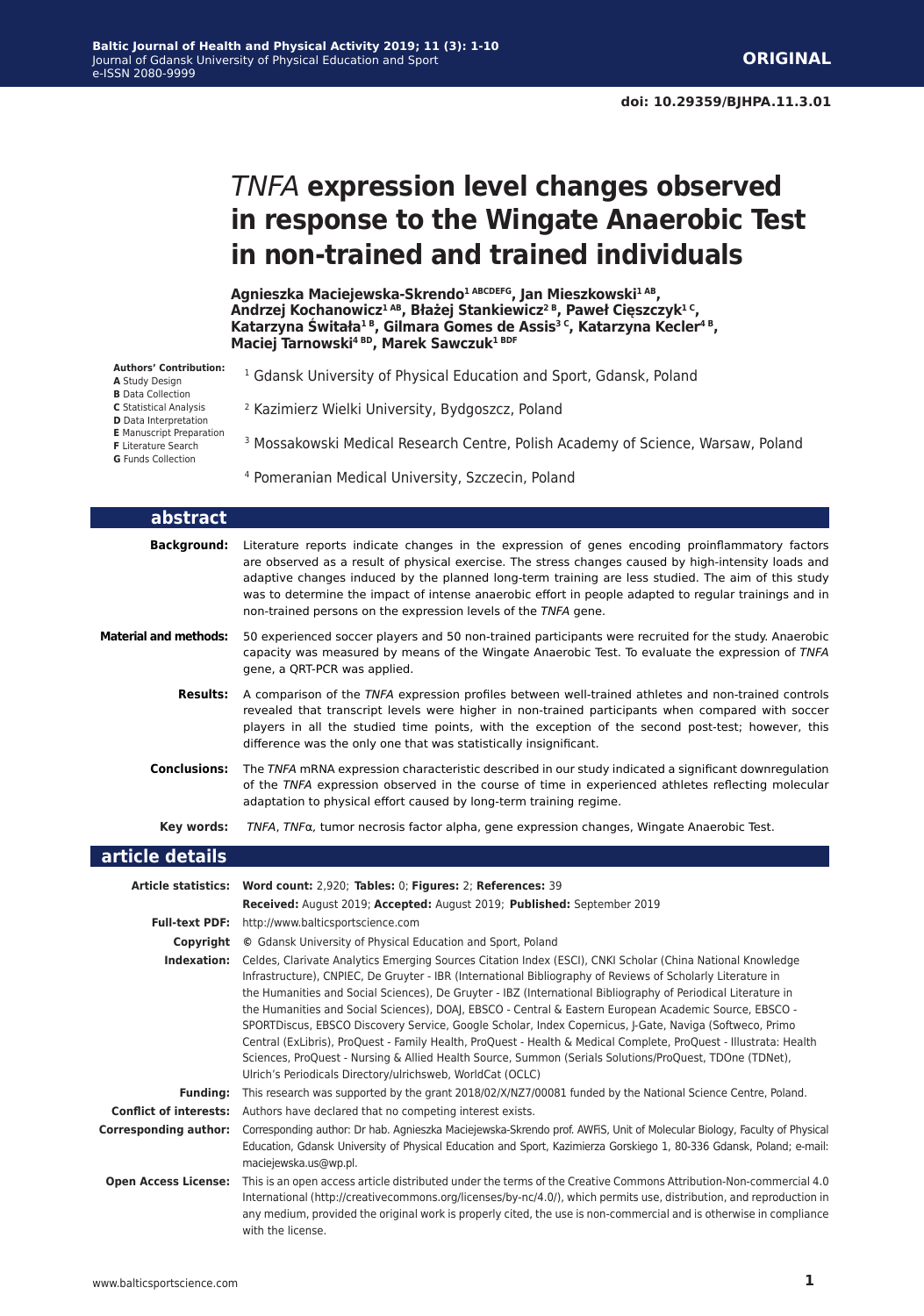### **introduction**

Regular physical activity is one of the most important factors for the prevention of lifestyle diseases, also known as civilization diseases. However, the detailed molecular mechanism of changes caused by physical effort in the human organism has not been found yet. There are many factors influencing the body's response to physical effort, including, among others, individual predispositions, types of physical effort, types of training, the degree of training, age, gender, and others. Additionally, this response applies not only to the muscle tissue, but also to other organs, especially blood cells in which changes in the expression show the systemic response and play a significant role in the immune response [1].

So far, genes becoming overexpressed in working muscles have been identified. Literature shows that these are genes associated with the cellular response to stress, which manifests itself, among others, in the production of anti-apoptotic, proliferous pro- and anti-inflammatory factors [2–5]. The stress changes caused by high-intensity loads and adaptive changes induced by the planned long-term training (sports and recreational) are less studied. Many literature reports indicate that changes in the immune system, including changes in the expression of genes encoding interleukins and other proinflammatory factors, are observed as a result of regular physical exercise [6–8]. On the other hand, there are also publications showing that physical activity reduces the inflammatory response in favor of the anti-inflammatory one [9–11].

Despite the growing availability of methods of molecular genetics, relatively few academic papers have been associated with research on gene expression changes in response to a different type of physical activity. In view of the above, the purpose of the presented study was to determine the impact of intense anaerobic effort in people adapted in the course of long-term sports training and in non-training persons on the expression levels of selected genes encoding factors associated with the inflammatory response of cells. For this purpose, the *TNFA* gene has been selected. *TNFA* encodes tumor necrosis factor alpha, that is a factor associated with an inflammatory response of cells, playing a central role in inflammation, especially in the acute phase reaction and regulation of immune cells as well as is engaged in immune system development and apoptosis [12–14]. In many reports it has also been shown that impairments of the *TNFA* gene expression are associated with different human diseases, such as Alzheimer's disease [15], cancer [15], depression [16], psoriasis [12] and inflammatory bowel disease [5].

The direct aim of the study was to describe the changes in the *TNFA* gene expression levels under the influence of supramaximal anaerobic effort in welltrained elite athletes adapted to long-term sports training and in non-trained participants.

#### **material and methods**

An experiment based on an ex post facto research plan was used in the study, due to the lack of manipulation of the independent variable (grouping variable). In the whole experiment, the group ("Trained", "Non-trained") was the independent variable, while the expression levels of the studied genes measured in pre-test and post-tests were the dependent variables. The recruitment for the "Trained" (study group) and the "Non-trained" (control group) was based on the purposive choice approach.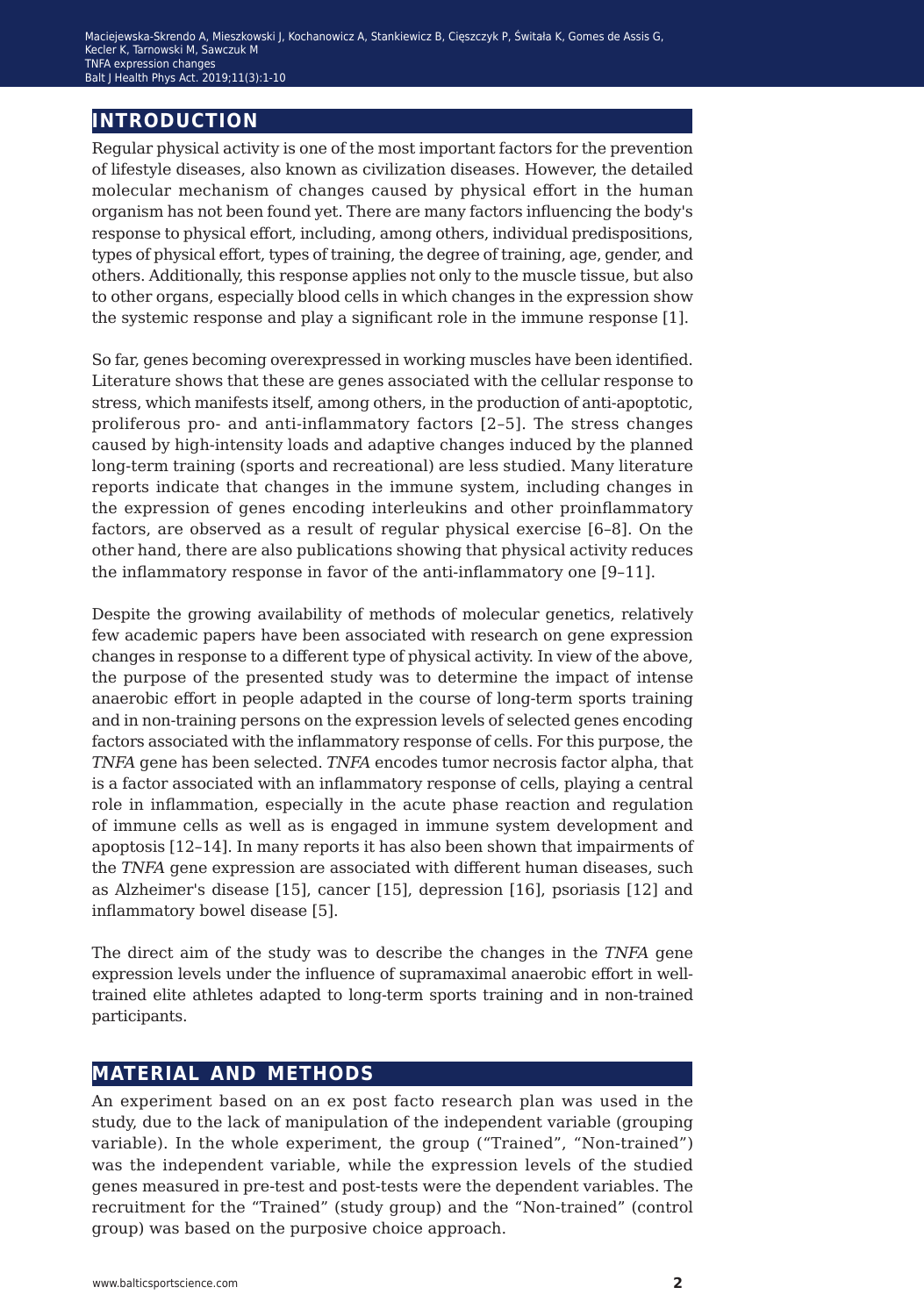#### **participants**

The procedures followed in the study were conducted ethically according to the principles of the World Medical Association Declaration of Helsinki and ethical standards in sport and exercise science research. The whole experimental protocol was approved by the Ethics Committee of the Regional Medical Chamber in Gdansk (approval number: KB-35/17). All participants were given a consent form and a written information sheet concerning the study, providing all pertinent information (purpose, procedures, risks, benefits of participation). All participants had time to read the information sheet and the consent form. After ensuring that the participant had understood the information, every participant gave written informed consent (a signed consent form) to participate in the project on the understanding that it was anonymous and that the obtained results would be confidential. The experimental procedures were planned in accordance with the set of guiding principles for reporting the results of genetic association studies defined by the STrengthening the REporting of Genetic Association studies (STREGA) Statement [17].

Participants for the study group (designated as "Trained") were recruited by direct contacts with coaching staff, targeting national teams and information provided to athletes attending training camps, sports tryouts as well as based on public announcements or voluntary letters of intent. The criteria for inclusion in the "Trained" group were:

- gender (only males),
- all competitors participating in the study group were qualified on the lists of Polish Sports Associations of their discipline, which means that they had license to compete,
- all participants had documented history of systematic sport training and participation in a given sports discipline for over 10 years,
- all participants underwent a regular medical examination allowing them to exercise and participate in sports competitions,
- good current health condition (no coexisting injuries) and a negative medical interview for disorders of the cardiovascular system, the autonomic nervous system, mental disorders, head injuries and other diseases which might directly affect the experimental procedures,
- not taking any supplements or medication during the study which might directly influence the obtained results.

In order to achieve the objectives of the study, 50 experienced soccer players (mean age  $21.9 \pm 5.9$  years) were recruited for the "Trained" group.

Non-trained males were recruited for the control group (designated as "Nontrained") based on a public announcement or voluntary letters of intent. The criteria for inclusion in the "Non-trained" group were:

- gender (only males),
- control participants were matched to the participants from the study group by age and characteristics of general morphology indicators,
- a low level of physical activity self-reported by each participant with use of Global Physical Activity Questionnaire (according to the World Health Organization in the Polish adaptation),
- a good current health condition (no coexisting injuries) and a negative medical interview for disorders of the cardiovascular system, the autonomic nervous system, mental disorders, head injuries and other diseases which might directly affect the experimental procedures,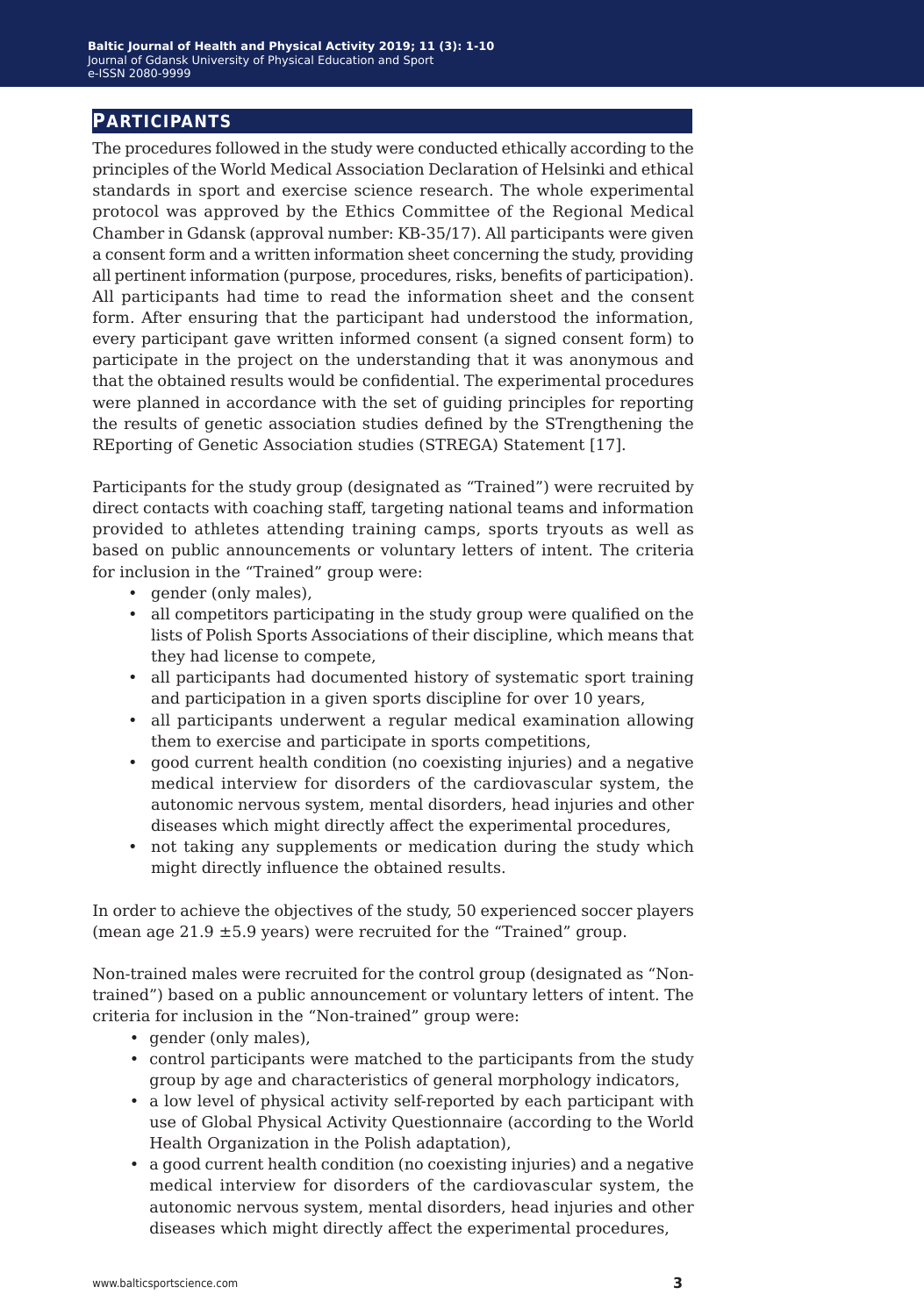• not taking any supplements or medication during the study which might directly influence the obtained results.

In order to achieve the objectives of the study, 50 participants (mean age 20.6 ±0.9 years) were recruited for the "Non-trained" group.

#### **measurement of anaerobic capacity by the wingate anaerobic test**

To assess the impact of the supramaximal anaerobic effort on the changes of the expression levels of the genes encoding factors associated with inflammatory response, the measurements of anaerobic capacity were conducted through the Wingate Anaerobic Test (WAnT) in the 30-second version with full resistance of the flywheel from the beginning of the effort. All participants performed the test on their lower limbs on a bicycle ergometer Ergomedic E818 (Monark, Sweden), with the flywheel resistance selected individually (0.075 kg per kg of body weight). To calculate the mechanical parameters in the above test the computer program MCE v5.1 was used. The following parameters were calculated: the amount of total work (Wtot), the maximum anaerobic power (PPWAnT), the time to obtain the maximum power (TUZ), the time to sustain the maximum power (TUT) accurate to the nearest 0.01s and the power decline rate (WSM) in percent values.

#### **biological material samples collection**

Venous blood samples (volume 500 µl) were taken to the RNAprotect® Animal Blood Tubes (Qiagen, Germany) form "Trained" and "Non-trained" participants before WAnT (pre-test) and immediately after WAnT (0h) as well as 30 min (0.5h), 6 hours (6h) and 24 hours (24h) after WAnT (post-tests).

### **isolation of the RNA and cDNA synthesis**

The total RNA was extracted from the blood samples using a RNeasy® Protect Animal Blood Kit (Qiagen, Germany) according to the manufacturer's protocol. All of the extracts were treated with DNAse in order to avoid genomic DNA contamination. The obtained isolates were spectrophotometrically controlled for RNA quantity and quality with use of the Spectrophotometer apparatus (Eppendorf, Germany). 100 ng of each RNA sample was subjected to the reverse transcription with use of iScript cDNA Synthesis Kit (Biorad, USA), and the resulting cDNA samples were stored at -20°C until further analysis.

### **application of Quantitative Real-Time PCR**

To evaluate the expression of the *TNFA* gene, a Quantitative Real-Time PCR (QRT-PCR) was applied in duplicate for each sample using a StepOne Real-Time Polymerase Chain Reaction instrument (Applied Biosystems, USA). QRT-PCR fluorescence detection was performed in 96-well low-skirted plates (Applied Biosystems, USA) with a PrimePCR™ SYBR® Green Assay (Biorad, USA) and SsoAdvanced Universal SYBR Green SuperMix Reagents Kit (Biorad, USA) according to the manufacturer's protocol under the following conditions: 95°C for 30s for initial denaturation, followed by 40 cycles of 10s at 95°C for denaturation and 30s at 60°C for annealing, extension and plate read. A quantified transcript of gene encoding human glyceraldehyde-3-phosphate dehydrogenase (GAPDH) was used as the housekeeping gene, and no significant differences were observed in the GAPDH mRNA copy number between the analyzed groups.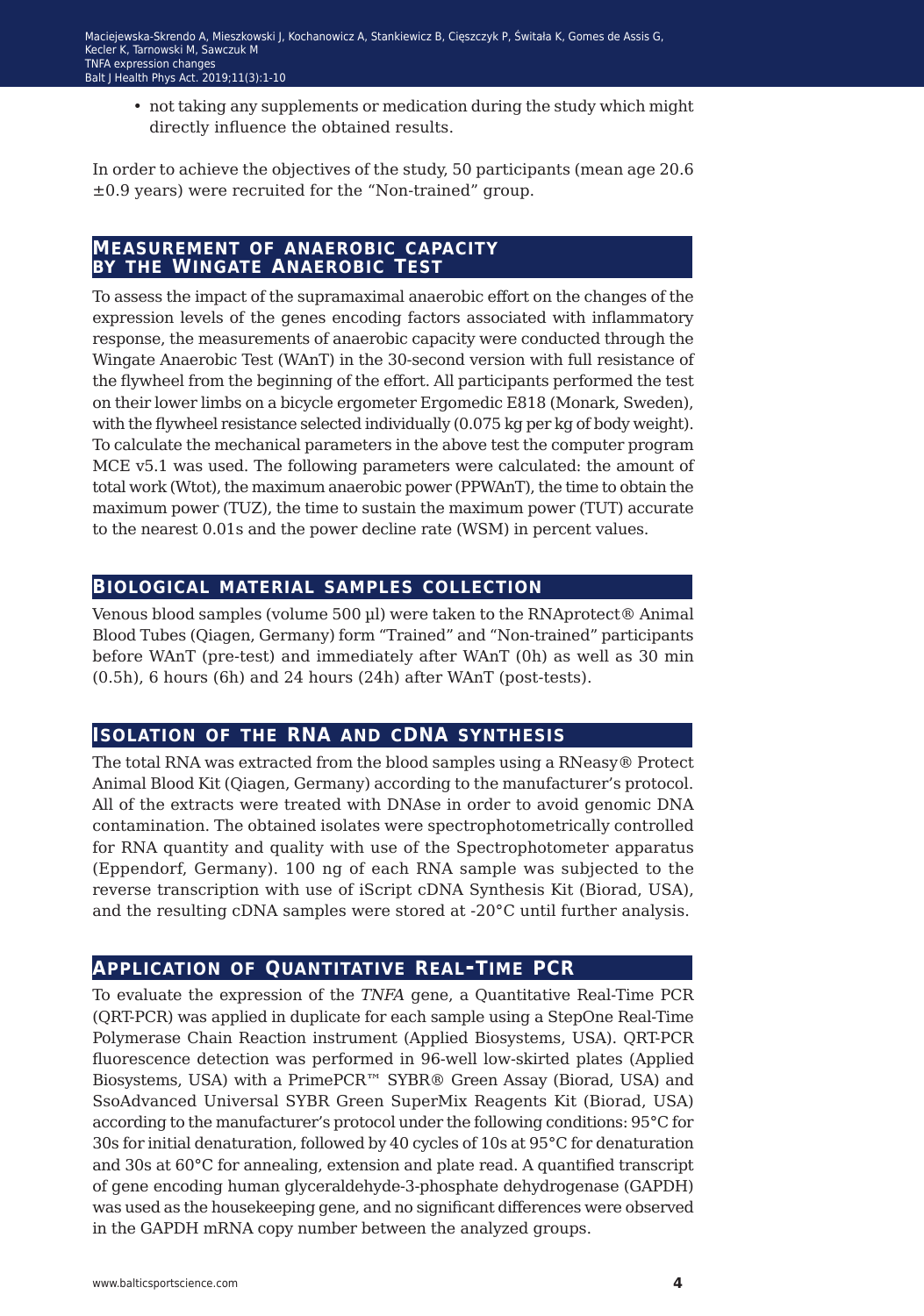#### **statistical analysis**

The preliminary statistical analyses encompassed the calculation of means and standard deviations of the gene expression parameters and analysis of the expression levels of the *TNFA* gene obtained from the QRT-PCR reaction with use of the  $\Delta\Delta C_{\tau}$  method [18]. The distribution of variables was evaluated using the Shapiro-Wilk test. Because most data were not normally distributed, the post hoc nonparametric Mann-Whitney U-test was used in order to evaluate significant differences between the *TNFA* expression levels observed in the "Non-trained" and "Trained" group in post-tests time points (0h, 0.5h, 6h, 24h). The results were considered statistically significant for  $p < 0.05$ . All calculations were conducted with the use of Microsoft Excel 2017 (Microsoft, USA) and PQStat software (PQStat Software, Poland).

#### **results**

The results of the *TNFA* expression fold changes calculated by  $\Delta \Delta C_{\tau}$  method made between the "Non-trained" and "Trained" group in four time points of post-tests after WAnT are illustrated in Figure 1.

In the "Trained" group, the *TNFA* mRNA expression showed a relatively low level when measured immediately after WAnT, followed by a continuous increase during the course of time with a maximum in  $6<sup>th</sup>$  hour after WAnT, while after 24 hours the *TNFA* transcript level reached a minimum level. The trend of *TNFA* expression level changes observed for non-trained participants was different: the number of *TNFA* transcripts was relatively high in the first post-test after WAnT (time point 0h), while in the next time point (0.5h after WAnT) the *TNFA* expression level was lower with a continuous increase during the course of time with a maximum observed 24 hours after WAnT (Fig. 1).

A direct comparison of the *TNFA* expression levels measurements between the "Non-trained" and "Trained" group in four post-tests after WAnT revealed that *TNFA* transcript levels measured immediately after WAnT (time point 0h) as well as 6h and 24h after WAnT were higher in non-trained participants ("Nontrained" group) when compared with trained soccer players (the "Trained" group). Only in the second post-test after WAnT (time point 0.5h) the expression of *TNFA* was slightly higher in the "Trained" group (Fig. 1).



Fig. 1. *TNFA* expression level changes in "Non-trained" and "Trained" group in four post-tests after WAnT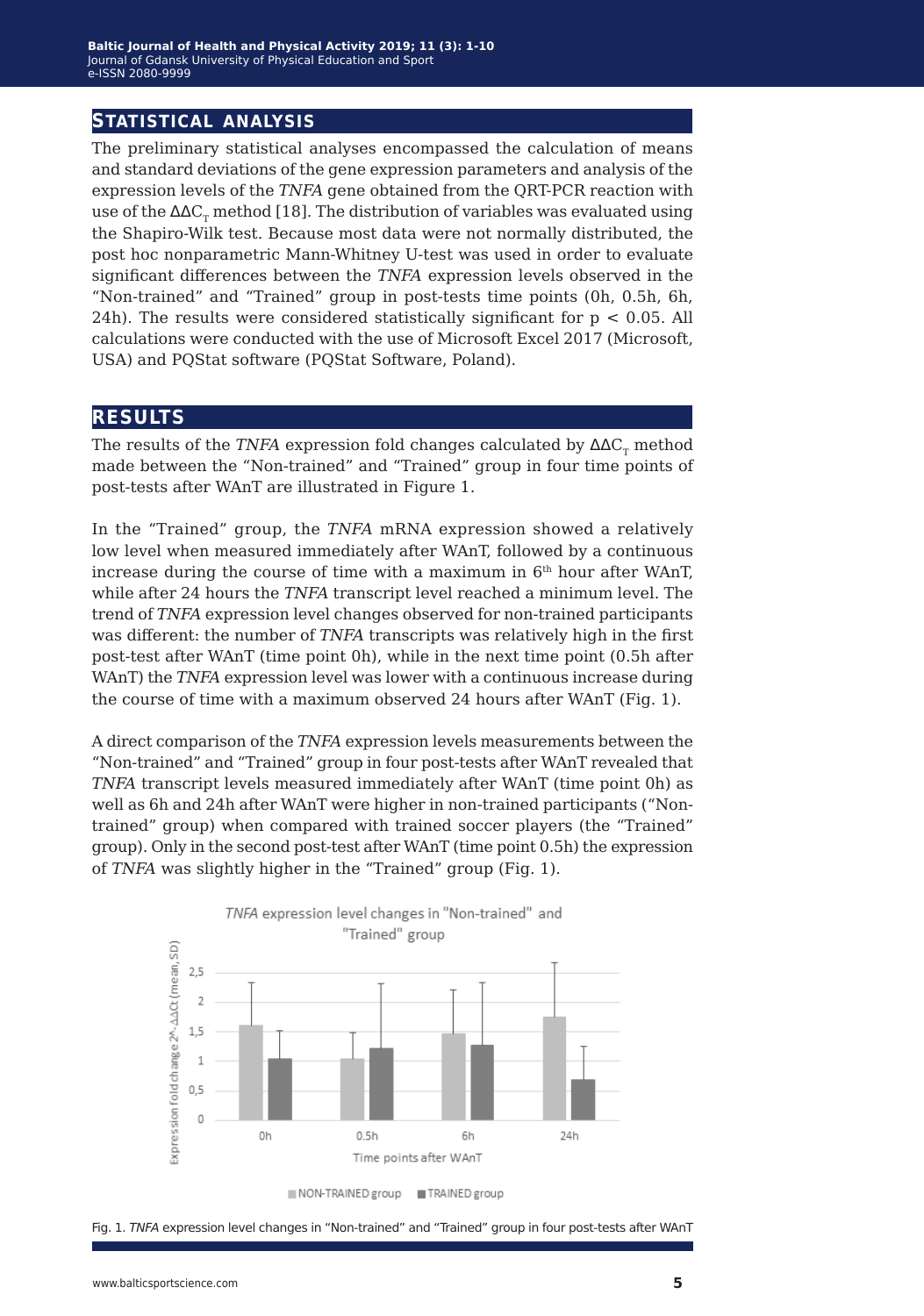The statistical comparisons between the *TNFA* expression levels measured in the "Non-trained" and "Trained" group during subsequent post-tests (Fig. 2) revealed that the observed differences were statistically different in time points 0h, 6h and 24h after WAnT ( $p = 0.00028$ ,  $p = 0.00757$ ,  $p < 0.000001$ , respectively).



p values are Mann-Whitney U-test asymptotic p values corrected for ties, \*statistically significant differences Fig. 2. A comparison between the *TNFA* expression levels measured in the "Non-trained" and the "Trained" group in four post-tests: (A) 0h after WAnT, (B) 0.5h after WAnT, (C) 6h after WAnT, (D) 24h after WAnT

### **discussion**

Changes in expression levels of selected genes have been implicated in the pathogenesis of severe diseases and health problems in humans, not only with those associated with impairment of the immune system function (e.g. cutaneous T cell lymphoma [19]) or autoimmunological reaction (e.g. asthma, rheumatoid arthritis [20], chronic granulomatous disease [21]), but also with lifestyle diseases (e.g. arterial hypertension [22], coronary disease [23], coronary artery disease [24], myocardial infarction [25], arteriosclerosis [26], diabetes mellitus [27], obesity [28]).

Nowadays, the application of molecular biology techniques in the practice of physical education and sport sciences seems to be essential for further dynamic development of this field of science. Research defining the molecular characteristics of the response to physical effort gives a new insight into the underlying mechanisms, among others, adaptation to effort, and thus it enables a better understanding and explaining of the nature of an athlete's response to specific effort. Widely recognized scientific literature provides numerous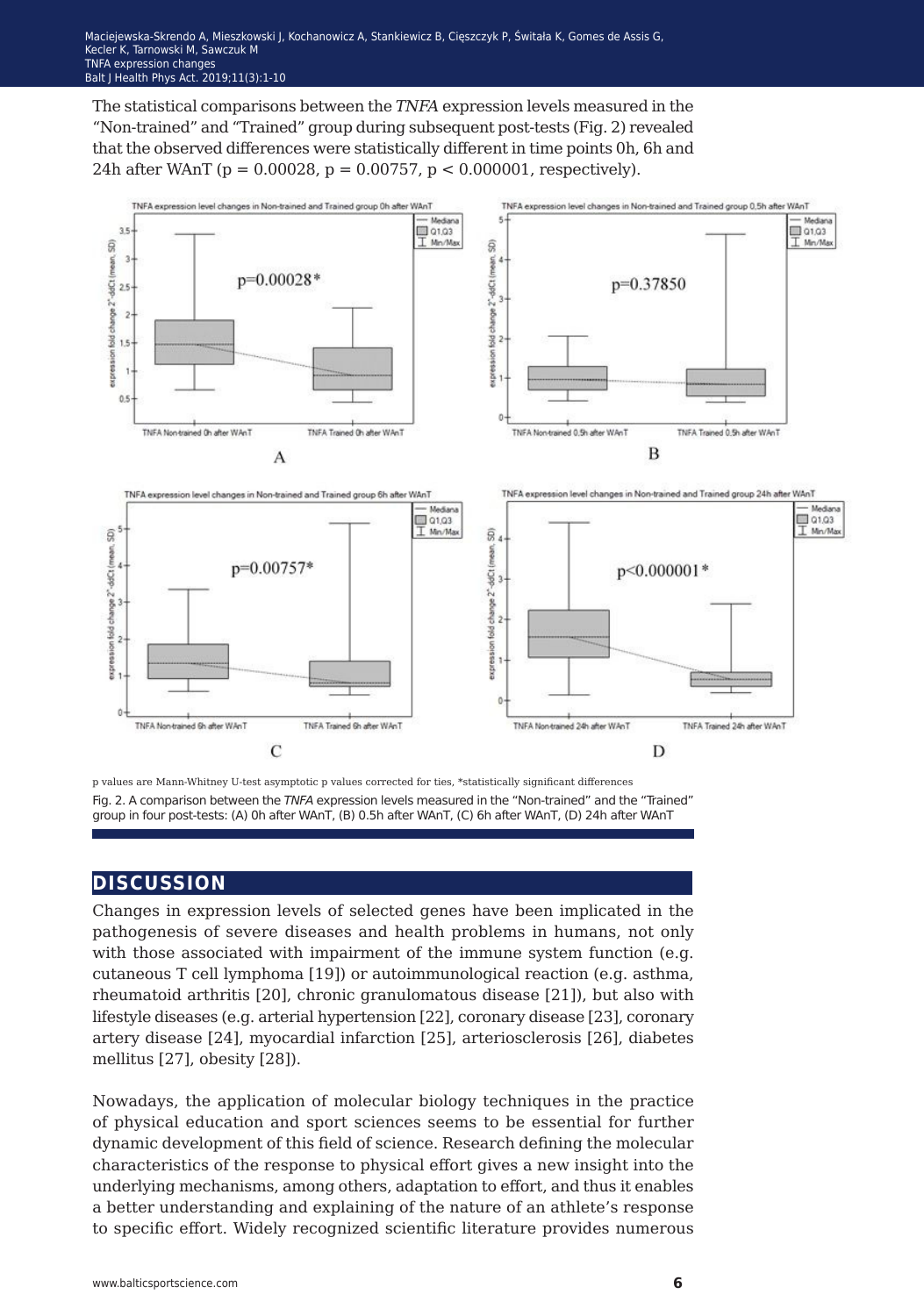reports describing the molecular genetics techniques used mainly for detection of DNA diversity in athletes representing various sports disciplines in the context of the genetic markers application in talent search programs [29–33] or using them for anticipation of a post-training physiological response in carriers of specific alleles or genotypes [34, 35].

On the other hand, research projects focused on the expression of genes analyzed in professional athletes or even in physically active amateurs are not frequent, neither in Poland nor in the world. Despite the fact that there are numerous reports defining the profile of an inflammatory reaction as a consequence of performed physical activity in different forms and time of duration [36, 37], still very few papers raise the issues related to the adaptation of the human body in the form of activation and/or braking the pro- and anti-inflammatory cascades as a consequence of performing a supramaximal physical effort in a group of athletes at a sports championship level.

Several cytokines have already been identified to play a pivotal role in postexertion immunological changes and have therefore been chosen for the present investigation. The research approach proposed in the presented study includes the precise descriptions of changes in expression levels of the *TNFA* gene encoding tumor necrosis factor alpha (*TNF*‑α) associated with the inflammatory response observed during or directly after the supramaximal anaerobic effort, especially in reference to elite athletes representing the highest level in championship standings, characterized by a long-term training experience. *TNF*‑α is a multifunctional cytokine involved in the advancement of inflammatory responses and is critical in the pathogenesis of inflammatory, autoimmune and malignant diseases [38]. *TNF*- $\alpha$  also has a high potential regarding the primary systemic response after physical effort – it is well known that *TNF*-α produced by Th1 cells is responsible for stimulation of Tc cell-associated immune response [39].

Via detecting very early mRNA expression changes of the *TNFA* gene, we could demonstrate a characteristic gene expression kinetic following exertion. To our knowledge, this is the first study evaluating very early functional changes of the human immune system made by investigating mRNA expression profiles of the *TNFA* gene directly following supramaximal physical effort in a group of welltrained athletes and non-trained controls. Thereby, we could show that *TNFA* expression levels compared between the "Non-trained" and "Trained" group were different. In well-trained athletes, the *TNFA* mRNA levels were relatively low immediately after exertion, followed by a continuous increase during the course of time with a maximum in the 6th hour after WAnT, to finally show a significant decrease over the next 24 hours – while in non-trained controls the number of *TNFA* transcripts was relatively high directly after supramaximal physical effort, with a significant decrease 0.5h after WAnT, followed by a continuous increase during the course of time with a maximum observed 24 hours after the test. The comparison of the *TNFA* expression profiles between athletes adapted to physical effort and controls without long-term training experience revealed that *TNFA* transcript levels were higher in non-trained participants when compared with trained soccer players in all the studied time points, with the exception of the second post-test (time point 0.5h after WAnT); however, the Mann-Whitney U-test showed that this difference was the only one that was statistically insignificant. In summary, the *TNFA* mRNA expression characteristic described in our study indicated a significant downregulation of *TNFA* expression observed in the course of time in experienced athletes reflecting molecular adaptation to physical effort caused by a long-term training regime.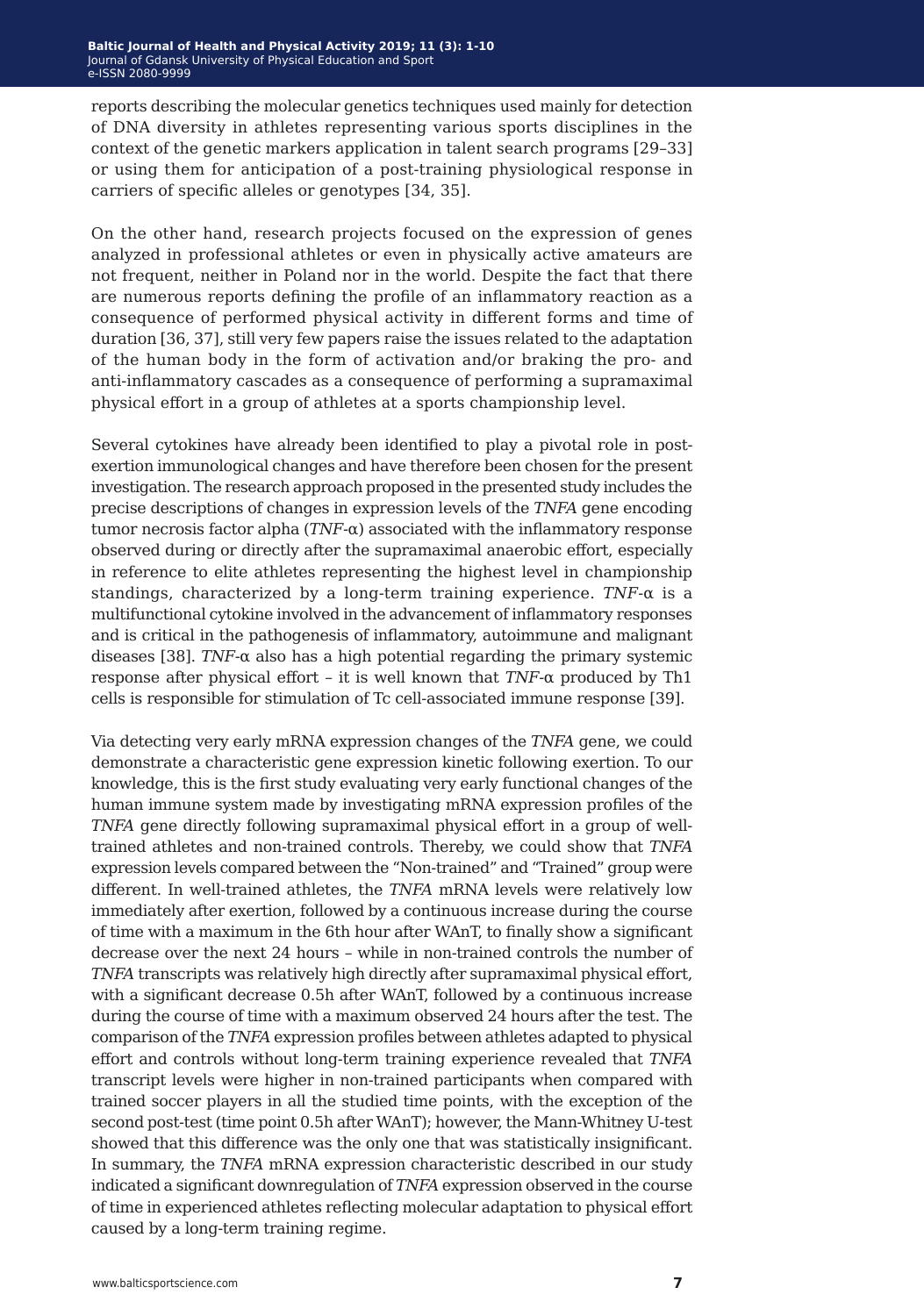#### **conclusions**

In contrast to numerous studies that investigate cytokine changes in serum or plasma after exertion, a major strength of this work is the evaluation of mRNA expression changes. However, this missing protein analysis and a relatively small sample size might be seen as a limitation of our work, as mRNA levels do not necessarily correlate with protein levels. But it should be taken into account that one of the main advantages in studying gene expression profiles is the detection of very early transcriptome changes. This is based on the idea that changes in the genome level can improve the understanding of the underlying immune functionality. By evaluating molecular changes starting at the moment when physical effort occurs, we could demonstrate that these fundamental functional immunological changes already start immediately after the exertion.

To our knowledge, there are solely some experimental studies available that evaluate mRNA expression levels after supramaximal physical effort in trained and non-trained participants. In view of the fact that there have been only few scientific studies at least partly engaged in this subject matter, the proposed research could be relevant and fill the existing gaps in the knowledge of sport sciences. Moreover, there were no or very few studies aiming to determine the molecular adaptation profile manifested by the range and direction of changes in the expression levels of genes engaged in the immune reaction under the influence of long-time physical training of a specific character (anaerobic, mixed) causing such adaptations. Such genetic expression profile generates very valuable information about the systemic response induced by physical effort and long-term training. Such data may be used as an innovative characteristic that could be applied to the capabilities assessment of athletes at the highest level of sports proficiency. In the future, the analyses of the athlete's genetic expression profile may be applied in practice, enabling determination of the appropriate level of cellular activity that favors the functional improvement of one's effort abilities and, at the same time, may protect against the development of overtraining or injuries.

#### **references**

- [1] Libby P. Inflammatory mechanisms: The molecular basis of inflammation and disease. Nutr Rev. 2008;65(12 Pt 2):S140-S146.<https://doi.org/10.1301/nr.2007.dec.S140-S146>
- [2] Sakharov DA, Stepanov AV, Shkurnikov MY, Tonevitskii AG. Short-term highly intense physiological stress causes an increase in the expression of heat shock protein in human leukocytes. Bull Exp Biol Med. 2009;147(3):361-5.<https://doi.org/10.1007/s10517-009-0509-z>
- [3] Niess AM, Sommer M, Schlotz E, et al. Expression of the inducible nitric oxide synthase (iNOS) in human leukocytes: Responses to running exercise. Med Sci Sports Exerc. 2000;32(7):1220-5. [https://](https://doi.org/10.1097/00005768-200007000-00006) [doi.org/10.1097/00005768-200007000-00006](https://doi.org/10.1097/00005768-200007000-00006)
- [4] Ferrer MD, Tauler P, Sureda A, Tur JA, Pons A. Antioxidant regulatory mechanisms in neutrophils and lymphocytes after intense exercise. J Sports Sci. 2009;27(1):49-58. [https://doi.](https://doi.org/10.1080/02640410802409683) [org/10.1080/02640410802409683](https://doi.org/10.1080/02640410802409683)
- [5] Brynskov J, Foegh P, Pedersen G, et al. Tumour necrosis factor alpha converting enzyme (TACE) activity in the colonic mucosa of patients with inflammatory bowel disease. Gut. 2002;51(1):37-43. <https://doi.org/10.1136/gut.51.1.37>
- [6] Neefkes-Zonneveld CR, Bakkum AJ, Bishop NC, van Tulder MW, Janssen TW. Effect of long-term physical activity and acute exercise on markers of systemic inflammation in persons with chronic spinal cord injury: a systematic review. Arch Phys Med Rehabil. 2015;96(1):30-42. [https://doi.org/10.1016/j.](https://doi.org/10.1016/j.apmr.2014.07.006) [apmr.2014.07.006](https://doi.org/10.1016/j.apmr.2014.07.006)
- [7] Melo LC, Dativo-Medeiros J, Menezes-Silva CE, et al. Physical exercise on inflammatory markers in type 2 diabetes patients: A systematic review of randomized controlled trials. Oxid Med Cell Longev. 2017;2017(1):8523728. <https://doi.org/10.1155/2017/8523728>
- [8] Cronin O, Keohane DM, Molloy MG, Shanahan F. The effect of exercise interventions on inflammatory biomarkers in healthy, physically inactive subjects: A systematic review. QJM An Int J Med. 2017;110(10):629-637.<https://doi.org/10.1093/qjmed/hcx091>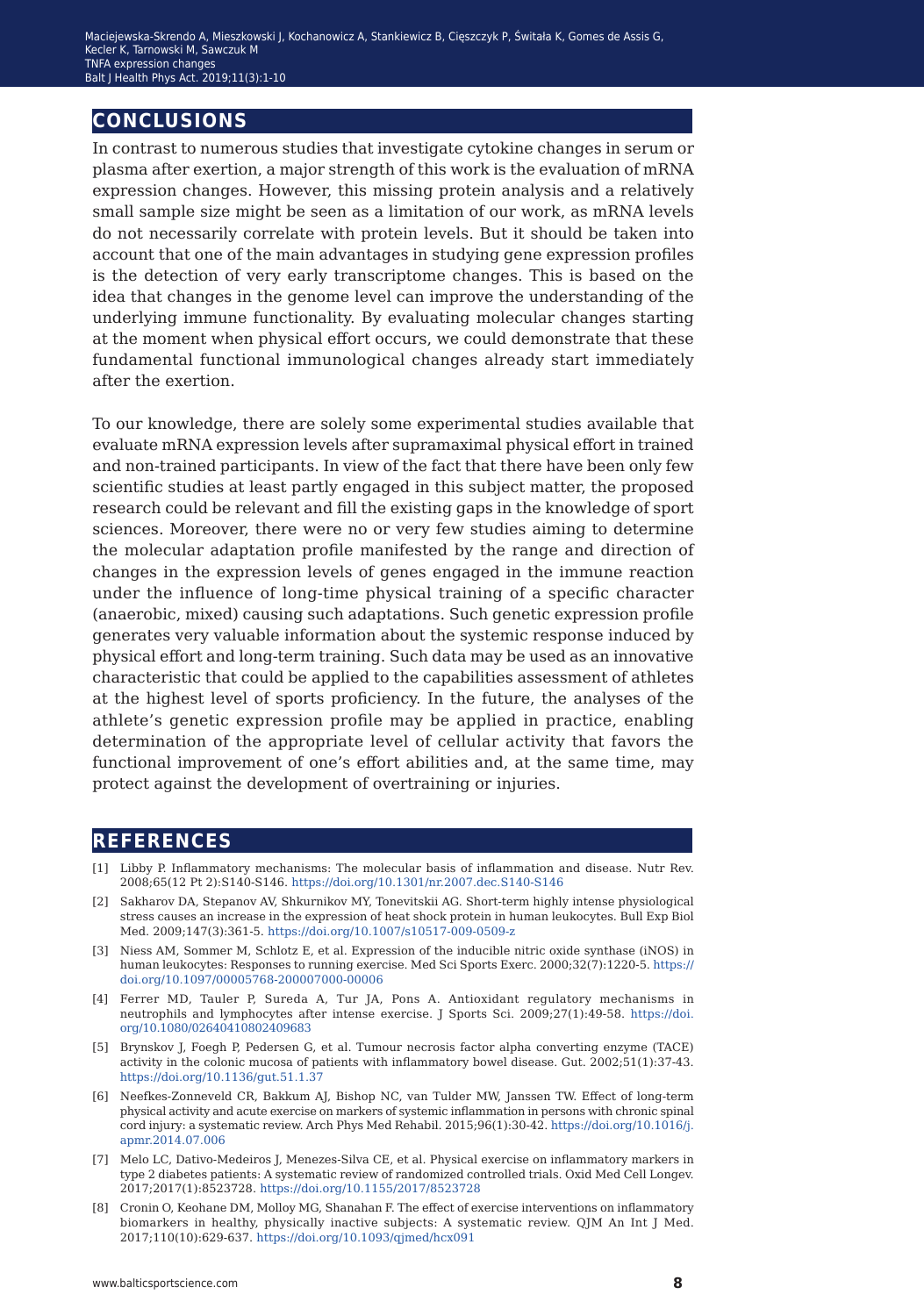- [9] Gleeson M, Bishop NC, Stensel DJ, et al. The anti-inflammatory effects of exercise: mechanisms and implications for the prevention and treatment of disease. Nat Rev Immunol. 2011;11(9):607-15. <https://doi.org/10.1038/nri3041>
- [10] Gano LB, Donato AJ, Pierce GL, et al. Increased proinflammatory and oxidant gene expression in circulating mononuclear cells in older adults: amelioration by habitual exercise. Physiol Genomics. 2011;43(14):895-902.<https://doi.org/10.1152/physiolgenomics.00204.2010>
- [11] Baynard T, Vieira-Potter VJ, Valentine RJ, Woods JA. Exercise training effects on inflammatory gene expression in white adipose tissue of young mice. Mediators Inflamm. 2012;2012(1):767953. [https://](https://doi.org/10.1155/2012/767953) [doi.org/10.1155/2012/767953](https://doi.org/10.1155/2012/767953)
- [12] Victor FC, Gottlieb AB. TNF-alpha and apoptosis: implications for the pathogenesis and treatment of psoriasis. J Drugs Dermatol. 2002;1(3):264-75.
- [13] Pennica D, Nedwin GE, Hayflick JS, et al. Human tumour necrosis factor: precursor structure, expression and homology to lymphotoxin. Nature. 1984;312(5996):724-9. <https://doi.org/10.1038/312724a0>
- [14] Beutler B, Greenwald D, Hulmes JD, et al. Identity of tumour necrosis factor and the macrophagesecreted factor cachectin. Nature. 1985;316(6028):552-4. <https://doi.org/10.1038/316552a0>
- [15] Swardfager W, Lanctôt K, Rothenburg L, et al. A meta-analysis of cytokines in Alzheimer's disease. Biol Psychiatry. 2010;68(10):930-41.<https://doi.org/10.1016/j.biopsych.2010.06.012>
- [16] Dowlati Y, Herrmann N, Swardfager W, et al. A meta-analysis of cytokines in major depression. Biol Psychiatry. 2010;67(5):446-57. <https://doi.org/10.1016/j.biopsych.2009.09.033>
- [17] Little J, Higgins JPT, Ioannidis JPA, et al. Strengthening the reporting of genetic association studies (STREGA): an extension of the STROBE Statement. Hum Genet. 2009;125(2):131-151. [https://doi.](https://doi.org/10.1007/s00439-008-0592-7) [org/10.1007/s00439-008-0592-7](https://doi.org/10.1007/s00439-008-0592-7)
- [18] Pfaffl MW. A new mathematical model for relative quantification in real-time RT-PCR. Nucleic Acids Res. 2001;29(9):e45[. https://doi.org/10.1093/nar/29.9.e45](https://doi.org/10.1093/nar/29.9.e45)
- [19] Sidiropoulos KG, Martinez-Escala ME, Yelamos O, Guitart J, Sidiropoulos M. Primary cutaneous T-cell lymphomas: A review. J Clin Pathol. 2015;68(12):1003-1010.<https://doi.org/10.1136/jclinpath-2015-203133>
- [20] Clark I. How TNF was recognized as a key mechanism of disease. Cytokine Growth Factor Rev. 2007;18(3–4):335-343.<https://doi.org/10.1016/j.cytogfr.2007.04.002>
- [21] Winkelstein JA, Marino MC, Johnston RB, et al. Chronic granulomatous disease. Report on a national registry of 368 patients. Medicine (Baltimore). 2000;79(3):155-69. [https://doi.org/10.1097/00005792-](https://doi.org/10.1097/00005792-200005000-00003) [200005000-00003](https://doi.org/10.1097/00005792-200005000-00003)
- [22] Niu W, Qi Y. An Updated Meta-Analysis of Endothelial Nitric Oxide Synthase Gene: Three Well-Characterized Polymorphisms with Hypertension. PLoS One. 2011;6(9):e24266. [https://doi.org/10.1371/](https://doi.org/10.1371/journal.pone.0024266) [journal.pone.0024266](https://doi.org/10.1371/journal.pone.0024266)
- [23] Xu Q, Yuan F, Shen X, et al. Polymorphisms of C242T and A640G in CYBA Gene and the Risk of Coronary Artery Disease: A Meta-Analysis. PLoS One. 2014;9(1):e84251. [https://doi.org/10.1371/](https://doi.org/10.1371/journal.pone.0084251) [journal.pone.0084251](https://doi.org/10.1371/journal.pone.0084251)
- [24] Braunersreuther V, Montecucco F, Ashri M, et al. Role of NADPH oxidase isoforms NOX1, NOX2 and NOX4 in myocardial ischemia/reperfusion injury. J Mol Cell Cardiol. 2013;6499-107. [https://doi.](https://doi.org/10.1016/j.yjmcc.2013.09.007) [org/10.1016/j.yjmcc.2013.09.007](https://doi.org/10.1016/j.yjmcc.2013.09.007)
- [25] Schloss MJ, Hilby M, Nitz K, et al. Ly6Chigh Monocytes Oscillate in the Heart During Homeostasis and After Myocardial Infarction-Brief Report. Arterioscler Thromb Vasc Biol. 2017;37(9):1640-1645. <https://doi.org/10.1161/ATVBAHA.117.309259>
- [26] Gerard C, Rollins BJ. Chemokines and disease. Nat Immunol. 2001;2(2):108-115. [https://doi.](https://doi.org/10.1038/84209) [org/10.1038/84209](https://doi.org/10.1038/84209)
- [27] Dabrowska-Zamojcin E, Romanowski M, Dziedziejko V, et al. CCL2 gene polymorphism is associated with post-transplant diabetes mellitus. Int Immunopharmacol. 2016;3262-65. [https://doi.org/10.1016/j.](https://doi.org/10.1016/j.intimp.2016.01.011) [intimp.2016.01.011](https://doi.org/10.1016/j.intimp.2016.01.011)
- [28] Bolus WR, Gutierrez DA, Kennedy AJ, Anderson-Baucum EK, Hasty AH. CCR2 deficiency leads to increased eosinophils, alternative macrophage activation, and type 2 cytokine expression in adipose tissue. J Leukoc Biol. 2015;98(4):467-477.<https://doi.org/10.1189/jlb.3HI0115-018R>
- [29] Ahmetov II, Fedotovskaya ON. Current Progress in Sports Genomics. Adv Clin Chem. 2015;70247–314. <https://doi.org/10.1016/bs.acc.2015.03.003>
- [30] Maciejewska A, Sawczuk M, Cieszczyk P, Mozhayskaya IA, Ahmetov II. The PPARGC1A gene Gly482Ser in Polish and Russian athletes. J Sports Sci. 2012;30(1):101-113. [https://doi.org/10.1080/0264041](https://doi.org/10.1080/02640414.2011.623709) [4.2011.623709](https://doi.org/10.1080/02640414.2011.623709)
- [31] Maciejewska A, Sawczuk M, Cięszczyk P. Variation in the PPARα gene in Polish rowers. J Sci Med Sport. 2011;14(1):58-64.<https://doi.org/10.1016/j.jsams.2010.05.006>
- [32] Maciejewska-Karlowska A, Hanson ED, Sawczuk M, Cieszczyk P, Eynon N. Genomic haplotype within the Peroxisome Proliferator-Activated Receptor Delta (PPARD) gene is associated with elite athletic status. Scand J Med Sci Sports. 2014;24(3):e148-55.<https://doi.org/10.1111/sms.12126>
- [33] Maciejewska-Karlowska A, Sawczuk M, Cieszczyk P, Zarebska A, Sawczyn S. Association between the Pro12Ala polymorphism of the peroxisome proliferator-activated receptor gamma gene and strength athlete status. PLoS One. 2013;8(6):e67172.<https://doi.org/10.1371/journal.pone.0067172>
- [34] Zarebska A, Jastrzebski Z, Cieszczyk P, et al. The Pro12Ala polymorphism of the peroxisome proliferator-activated receptor gamma gene modifies the association of physical activity and body mass changes in Polish women. PPAR Res. 2014;20141-7. <https://doi.org/10.1155/2014/373782>
- [35] Zarebska A, Jastrzębski Z, Moska W, et al. The AGT Gene M235T Polymorphism and Response of Power-Related Variables to Aerobic Training. J Sports Sci Med. 2016;15(4):616-624.